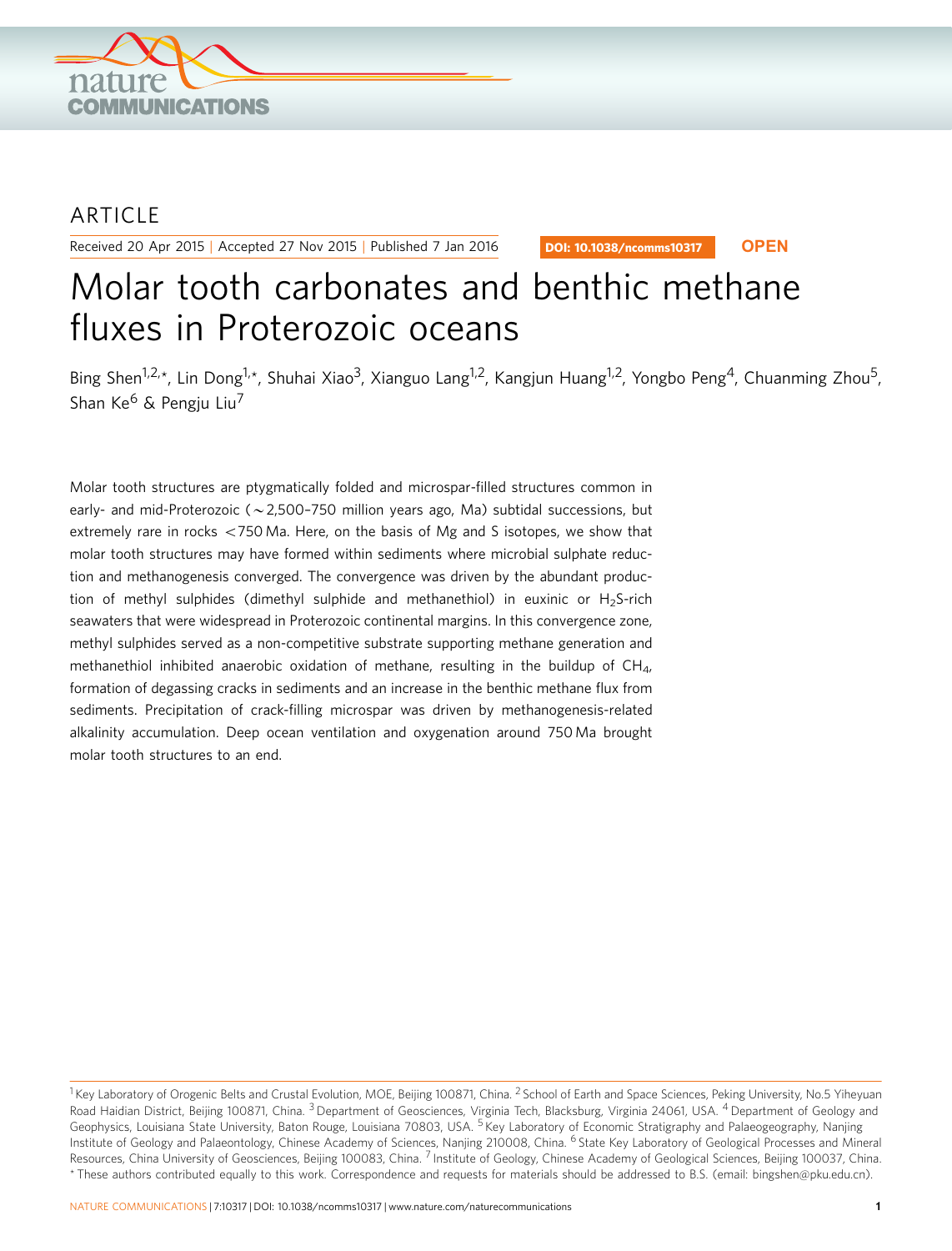<span id="page-1-0"></span>**Molar tooth carbonates (MTCs), or carbonate rocks**<br>containing molar tooth structures (MTSs), occur mostly<br>if not exclusively in successions deposited in subtidal<br>environments before 750 Ma (refs 1.2). The formation of MTC containing molar tooth structures (MTSs), occur mostly environments before 750 Ma [\(refs 1,2\)](#page-4-0). The formation of MTCs requires the generation of cracks within unconsolidated sediments, followed by the rapid infilling of such cracks with early diagenetic calcispar before sediment compaction. The formation of molar tooth (MT) cracks have been variously related to subaqueous syneresis<sup>3</sup>, gas bubble expansion resulting from CH<sub>4</sub>, H<sub>2</sub>S or CO<sub>2</sub> degassing<sup>[2,4–6](#page-4-0)</sup> and seismic activities<sup>7,8</sup>. The disappearance of MTCs at around 750 Ma has been related to the rise of animals<sup>5,7-9</sup>, a drop in calcite saturation of seawater $1,2,10$  or an increase in the concentrations of calcite precipitation inhibitors such as  $\text{Fe}^{2+}$ ,  $\text{Mg}^{2+}$ ,  $\text{SO}_4^{2-}$  or  $\text{PO}_4$ ([refs 1–3,11\)](#page-4-0).

To illuminate the origin of MTCs, we measured the Mg, S and C isotopic compositions of MTCs from the early Neoproterozoic (1,000–750 Ma) Wanlong Formation in southern Jilin Province of North China (Supplementary Fig. 1). In the Wanlong Formation, MTSs are abundant within the thick-bedded argillaceous lime mudstone that is intercalated with the finely laminated limestone (Supplementary Note 1 and Supplementary Figs 2 and 3a). Sedimentological evidence, including the predominance of parallel bedding and the lack of subaerial exposure structures, indicates that MTCs in the Wanlong Formation was deposited below fair-weather wave base<sup>12</sup>. S isotopic data indicate that MT microspar was precipitated within microbial sulphate reduction (MSR) zone and Mg isotopic data suggest that microspar precipitation predated the dolomitization of host rock. We propose that MT microspar was precipitated in the sediment column where MSR and methanogenesis occur simultaneously underneath sulphidic seawaters and where the production of  $CH<sub>4</sub>$ from methyl sulphides and the inhibition of  $CH<sub>4</sub>$  oxidation by methanethiol allowed  $CH<sub>4</sub>$  to build up in the sediments.

#### Results

Petrographic observations of the MTCs. MTSs are normally oriented vertically or obliquely with respect to bedding planes and show clear cross-cutting relationships with each other (Supplementary Fig. 3b–d). MT cracks are filled with microcrystalline calcite crystals (MT microspars) ranging from 10 to  $20 \,\mu m$  in size (Supplementary Fig. 3e,f). The argillaceous host rocks (with an average siliciclastic content of 33.4 wt%, Supplementary Table 5) are partially dolomitized (Supplementary Fig. 3g,h).

Isotopic compositions of the MTCs. Sulphur isotopic values of carbonate-associated sulphate (CAS) extracted from MT microspars ( $\delta^{34}S_{\text{MT}}$ : 31.9–42.8‰) are higher than those of CAS from calcareous host rock  $(\delta^{34}S_{HR}: 19.1-27.6\%$ ; Fig. 1a,

Supplementary Fig. 4 and Supplementary Table 2). Mg isotopic compositions of MT microspars ( $\delta^{26}Mg_{\rm MT}$ ) is around -3.3% (relative to DSM3),  $\sim$  1.6% lower than those of the host rock  $(\delta^{26}Mg_{HR};$  Fig. 1b, Supplementary Fig. 5 and Supplementary Table 1). C isotopes of MT microspars  $(\delta^{13}C_{MT})$  are systematically heavier than host rock  $(\delta^{13}C_{HR})$  by 0.5–1% (Fig. 1c and Supplementary Table 3).

### **Discussion**

 $\delta^{34}S_{HR}$  of the Wanlong carbonates is within the range of sulphur isotopic compositions of Neoproterozoic CAS<sup>[13](#page-4-0)</sup>. The greater values of  $\delta^{34}S_{\rm MT}$  indicate that MT microspar was precipitated in the sulphate reduction zone in the sediment column, where <sup>32</sup>S is preferentially removed from the porewater sulphate pool by sulphate reduction microbes<sup>[14](#page-4-0)</sup> (Supplementary Note 2). MT microspar precipitation in the MSR zone is also consistent with generally lower CAS concentrations in MT microspar than in host rock (Supplementary Fig. 6 and Supplementary Table 4).

 $\delta^{26}Mg_{MT}$  is related to the Mg isotopic composition of porewater ( $\delta^{26}Mg_{\text{bw}}$ ), from which MT microspar precipitates, and the relationship can be expressed as follows:

$$
\delta^{26} Mg_{\text{pw}} = \delta^{26} Mg_{\text{MT}} + \Delta_{\text{cal}} \tag{1}
$$

where  $\Delta_{\text{cal}}$  is the fractionation associated with inorganic precipitation of low-Mg calcite and can be set at 2.2–2.7% ([refs 15,16\)](#page-4-0). Thus,  $\delta^{26}Mg_{\text{pw}}$  is estimated to be between -0.6 and –1.1%, within the range of seawater compositions in the past 70 million years<sup>[17,18](#page-4-0)</sup>. Greater  $\delta^{26}Mg_{HR}$  values might be attributed to the partial dolomitization of host rock, because dolostone is systematically heavier than limestone in Mg isotopes<sup>[19,20](#page-4-0)</sup>. On the other hand, as dolomite and other authigenic Ca carbonate formed in the sediment column would preferentially scavenge <sup>24</sup>Mg from porewater<sup>21,22</sup> (Supplementary Note 3),  $\delta^{26}Mg_{\text{pw}}$ would increase as dolomitization proceeds. It is estimated that 10–25 wt% of carbonate in the host rock of the Wanlong Formation is dolomitized (Fig. 1b), meaning  $\delta^{26}Mg_{\text{pw}}$  would increase by  $\sim$  2% (Supplementary Fig. 7). Had MT microspar in the Wanlong Formation precipitated after host rock dolomitization, seawater Mg isotopic composition would have to be between  $-2.6$  and  $-3.1\%$ , which is even lower than the influx from carbonate weathering (–2.25%; that is, the lower bound of riverine input)<sup>18</sup>. Thus, MT microspar precipitation must predate host rock dolomitization. This inference is also consistent with the petrographic observation that MT structures are often ptygmatically folded and sometimes brittly fractured<sup>1</sup>, suggesting that MT microspar was precipitated before host rock cementation. In this light, it is possible that the exclusive occurrence of MT structures in argillaceous carbonates<sup>[1](#page-4-0)</sup> may be related to clay minerals, which tend to delay host rock cementation $^{23}$ .



Figure 1 | Isotopic compositions of MTCs. (a) S isotopic compositions of CAS from MT calcispars (MT) and host rocks (HR). (b) Cross-plot of Mg/Ca (molar ratio) versus  $\delta^{26}$ Mg. The argillaceous host rock has higher Mg/Ca ratios and is enriched in <sup>26</sup>Mg than MT calcispars. (c) C isotopic compositions of MT calcispars (MT) versus host rock (HR) of four samples (A, B, C and D).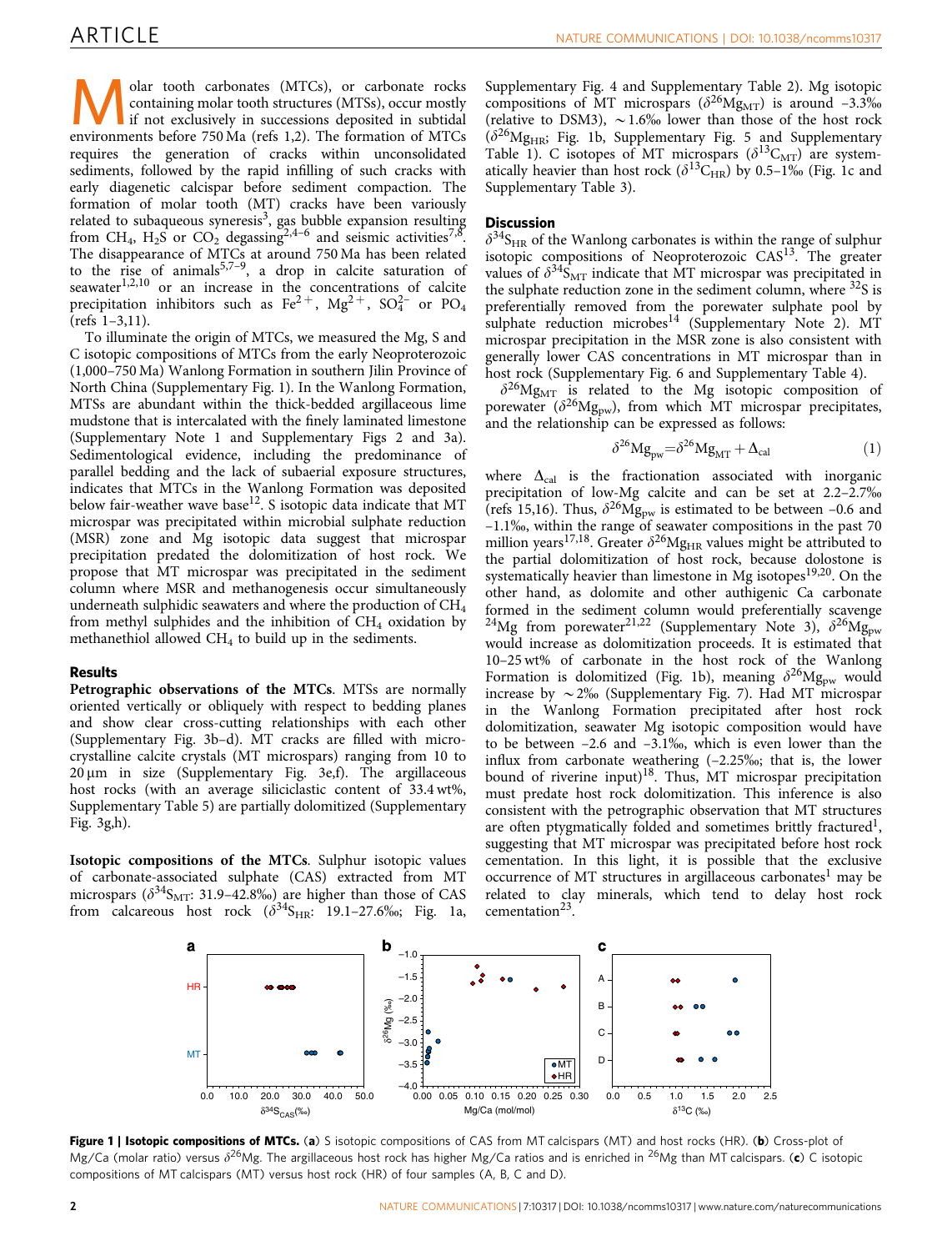

Figure 2 | Schematic diagram showing geochemical reactions within marine sediments bathed beneath ferruginous and sulphidic seawaters. (a) Under ferruginous conditions, the MSR and methanogenesis zones are separated. Methanogens are outcompeted by sulphate-reducing bacteria, if both use competitive substrates (CH<sub>2</sub>O)<sub>n</sub>. Within the MSR zone, reaction between H<sub>2</sub>S and Fe<sup>2+</sup> precipitates pyrite and generates H<sup>+</sup>, which lowers porewater pH. Most CH<sub>4</sub> produced within methanogenesis zone is oxidized by sulphate at the base of MSR zone where AOM occurs. Thus, there is little benthic CH<sub>4</sub> flux from marine sediments. (b) Under sulphidic conditions, methyl sulphides are produced within both water column and sediments. In sediments, methyl sulphides serve as a non-competitive substrate for methanogens, allowing MSR and methanogenesis to take place concurrently in the MSR-methanogenesis convergence zone. H<sub>2</sub>S and Fe<sub>2</sub>O<sub>3</sub> react to produce pyrite and generate OH<sup>-</sup>, thus favouring CaCO<sub>3</sub> precipitation. AOM is prohibited by methanethiol, allowing  $CH_4$  accumulation in sediments and significant benthic  $CH_4$  fluxes into atmosphere.

Thus, sedimentary evidence, S isotopes and Mg isotopes indicate that MT microspar precipitation must occur in unconsolidated sediments, within the MSR zone and before dolomitization. To generate MT structures, cracks must develop in unlithified sediments and gas expansion is a plausible mechanism to generate such cracks<sup>2,4</sup>. Here we explore the nature of the gases and the unique Proterozoic environments conducive for gas bubble formation in sediments.

During the early to middle Proterozoic, atmospheric oxygen level was extremely low  $\left($  < 1% present atmospheric level) and the deep ocean remained anoxic and sulphidic in place[s24–27.](#page-4-0) Sulphidic conditions were particularly common in Proterozoic continental margins<sup>25,26,28</sup> and perhaps in epicratonal environments as well<sup>[29,30](#page-4-0)</sup>. Although euxinia may have extended over  $<$  10% of global seafloor in mid-Proterozoic according to some estimates<sup>[27](#page-4-0)</sup>, sulphidic waters might have had profound impacts on the Proterozoic Earth system. We propose that methyl sulphides might have been produced in significant quantities in sulphidic marine environments. Methyl sulphides are a group of volatile organic sulphur compounds, including dimethyl sulphide ( $CH<sub>3</sub>SCH<sub>3</sub>$ ) and methanethiol ( $CH<sub>3</sub>SH$ ), which are produced in modern marine and freshwater environments. Methyl sulphides can be produced either by the degradation of dimethylsulphoniopropionate in the surface ocean<sup>[31](#page-4-0)</sup> or by anaerobic methylation of hydrogen sulphide in sulphidic sediments<sup>32</sup>. Therefore, it is expected that the production of methyl sulphides would be enhanced in Proterozoic sulphidic marine environments, both in the water column and within sediments.

As volatile gases, methyl sulphides produced in water column tend to readily emit to atmosphere, but those generated within the sediments can serve as a non-competitive substrate for methanogens<sup>33-35</sup>. As sulphur-reducing microbes cannot use methyl sulphides but methanogens can, MSR and

methanogenesis can co-occur simultaneously within sediments where methyl sulphides are present<sup>[36](#page-4-0)</sup>, resulting in the convergence of the MSR and methanogenesis zones. In addition, anaerobic oxidation of methane (AOM) is inhibited by methyl sulphides such as methanethiol. With methane oxidation inhibited,  $CH<sub>4</sub>$  can accumulate in sediments in significant quantity[37](#page-4-0), in sharp contrast to modern marine sediments, where the MSR zone lies invariably above the methanogenesis zone<sup>38</sup>, with intensive AOM at the base of MSR zone consuming most  $CH_4$  and consequently modern marine  $CH_4$  discharge accounting for only 2% of the global flux<sup>[39](#page-4-0)</sup> (Fig. 2).

We propose that the accumulation of the insoluble gas  $CH<sub>4</sub>$ in the convergence zone provided a physical mechanism to generate cracks in unconsolidated sediments<sup>2,4</sup>. Furthermore, the geochemistry within the convergence zone where MSR and methanogenesis overlap could have facilitated the precipitation of calcite to fill such cracks. With the generally low concentrations of  $Fe<sup>2+</sup>$  in sulphidic porewaters, pyrite formation would involve the reaction between  $H_2S$  and  $Fe<sub>2</sub>O<sub>3</sub>$ . In fact, the host rock of MTCs in the Wanlong Formation contains an average of 0.42 wt% of pyrites (Supplementary Table 5). The overall reactions for pyrite formation fueled by MSR and methanogenesis using methanethiol and dimethyl sulphide can be described as follows:

$$
4CH2O + 2SO42 + Fe2O3 = FeS2 + Fe2+ + 4HCO3- + 2OH- + H2O
$$
\n(2)

$$
4CH3SH + 2Fe2O3=3CH4 + 2FeS2 + 2Fe2+ + HCO3- + 3OH-
$$
\n(3)

$$
2CH3SCH3 + Fe2O3 + H2O = 3CH4 + FeS2 + Fe2+ + HCO3- + OH-
$$
\n(4)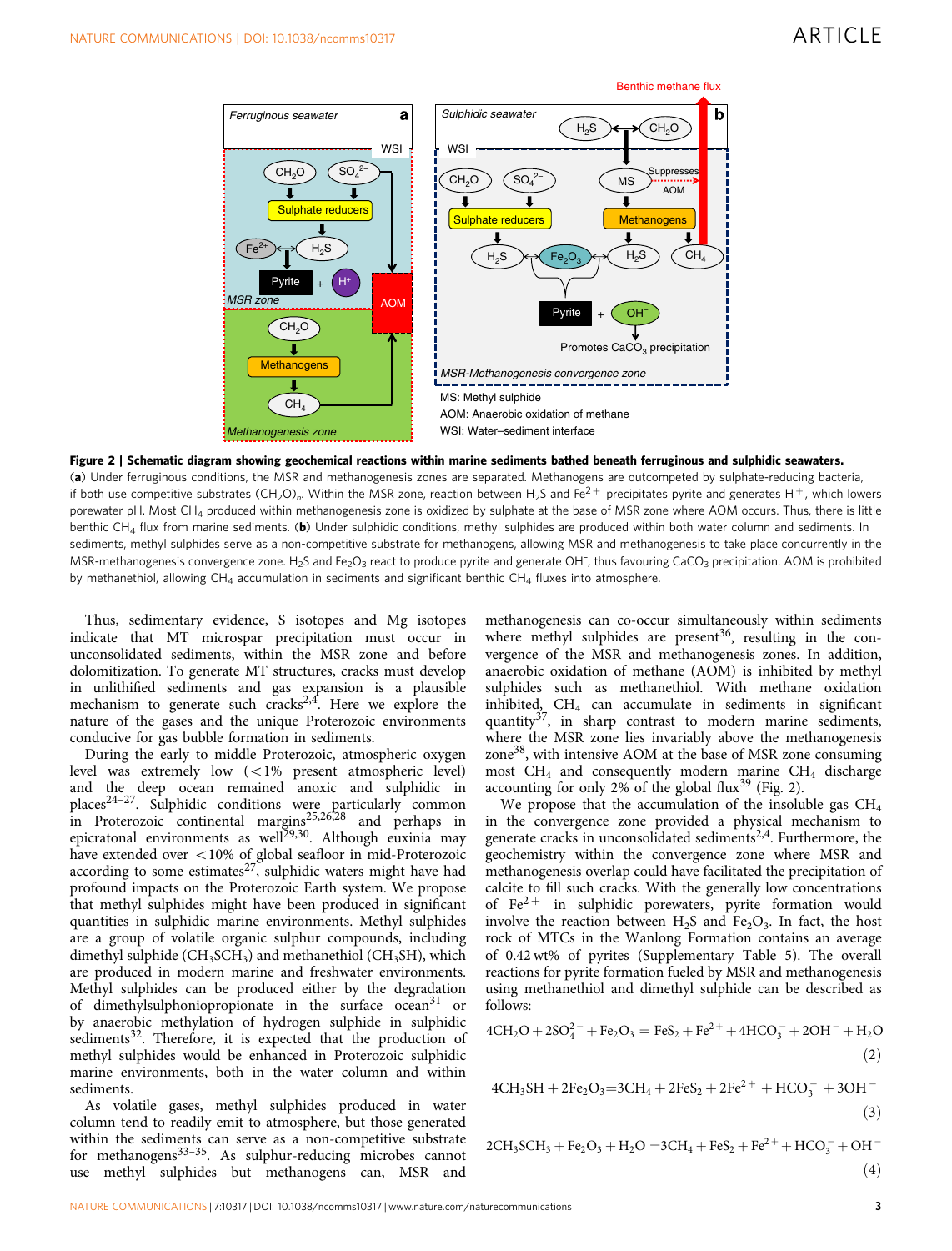These reactions generate  $OH^-$  and  $HCO_3^-$ , which elevate  $pH$ , increase porewater alkalinity and favour  $CaCO<sub>3</sub>$ precipitation<sup>[40–42](#page-4-0)</sup>. In addition, the dearth of calcite inhibitors such as  $Fe^{2+}$  and  $SO_4^{2-}$  in sulphidic sediments would also promote rapid precipitation of  $CaCO<sub>3</sub>$  ([ref. 11\)](#page-4-0).

 $\delta^{13}C_{\rm MT}$  of the Wanlong carbonate is only slightly greater than  $\delta^{13}$ C<sub>HR</sub> by 0.5–1‰ ([Fig. 1c](#page-1-0)), similar to previous studies showing that MT microspar and host carbonate rock have nearly indistinguishable  $\delta^{13}$ C values<sup>5,6,43</sup>. To assess the extent of carbon isotope variation between MT microspar and host rock, we consider a simple model where methanogenesis produces sufficient  $CH<sub>4</sub>$  to produce cracks that are immediately filled with MT microspar. To generate cracks by  $CH<sub>4</sub>$  accumulation, gas pressure must be balanced with the hydrostatic pressure, which is dependent on water depth. Our calculation shows that methanogenesis alone does not generate sufficient bicarbonate (and MT microspar) to fill the cracks that would be created at reasonable water depths by the amount of  $CH<sub>4</sub>$  it produces. Thus, MT microspar precipitation was probably supplemented by porewater bicarbonate (which would be isotopically similar to seawater bicarbonate and to  $\delta^{13}C_{\text{host}}$ ) and bicarbonate derived from sulphate reduction (Supplementary Note 4). To simplify our calculation, we consider the simplest situation in which bicarbonate derived from methanogenesis was entirely used in MT microspar precipitation, with additionally needed alkalinity coming from porewater (that is, a binary mixing model). Assuming that  $\delta^{13}C$  of methyl sulphides and carbon isotope fractionation during methanogenesis are  $-30\%$  and  $-60\%$ 



Figure 3 | Geochemical model showing the carbon isotopic difference between MT microspar and host rock formed at different water depths. First, the amount of  $CH_4$  required to produce a unit volume of cracks at ambient pressure and temperature was estimated. The co-production of  $\mathsf{HCO}_{3}^{-}$  related to  $\mathsf{CH}_{4}$  generation was then estimated and assumed to have been used fully for MT microspar precipitation. The methanogenic  $\mathsf{HCO}_3^$ was inadequate to precipitate enough MT microspar to fill a unit volume and the shortage was made up by (1) pore water  $\mathsf{HCO}_{3}^{-}$  (black solid line); (2)  $HCO_3^-$  from MSR ( $(HCO_3^-)_{MSR}$ ) and methanogenesis ( $(HCO_3^-)_{CH4}$ ) with a molar ratio of 1:1, and the remaining shortage fulfilled by pore water  $\mathsf{HCO}_{3}^{-}$  (red dotted line); or (3)  $\mathsf{HCO}_{3}^{-}$  from MSR and methanogenesis with a molar ratio of 2:1, and the remaining shortage fulfilled by pore water  $HCO_3^-$  (blue dashed line). Porewater  $HCO_3^-$  was assumed to have a  $\delta^{13}$ C value similar to that of host rock (that is, 1‰). The  $\delta^{13}$ C value of methanogenic HCO $_3^-$  was estimated at  $+$ 150‰, given a  $\delta^{13}$ C value of methyl sulphides at -30‰, a fractionation between  $CH_4$  and methyl sulphides at -60‰ and the production of 3/4 mole of  $CH_4$  and 1/4 mole of  $HCO<sub>3</sub><sup>-</sup>$  from each mole of methyl sulphides (equations (2) and (3)). The  $\delta^{13}$ C value of MSR HCO $_3^-$  was assumed to be -30‰. The x axis represents water depths and the y axis indicates the isotopic difference between MT microspar and host rock ( $\delta^{13}C_{\text{MT}}\delta^{13}C_{\text{HR}}$ ).

([ref. 44](#page-5-0)), respectively, mass balance consideration requires that  $\delta^{13}$ C of HCO<sub>3</sub> derived from methanogenesis be +150‰ based on equations (3) and (4). Our calculation shows that MT microspar precipitation at 100 m water depth would be  $\sim$ 1% heavier than host rock (black solid line in Fig. 3) and methanogenesis-derived  $HCO<sub>3</sub><sup>-</sup>$  only accounts for <1% of MT microspar precipitation. Smaller isotopic difference between MT microspars and host rock would be expected if MSR-derived  $HCO<sub>3</sub><sup>-</sup>$  is involved (dashed lines in Fig. 3).

The disappearance of MTCs is coincident with the elevation of atmospheric oxygen levels at  $\sim$  750 Ma ([refs 1,45\)](#page-4-0), suggesting a possible causal relationship. A direct consequence of ocean oxygenation and ventilation is the reduction of the areal coverage of euxinic waters and decrease in methyl sulphide production, which in turn would result in the spatial separation of the MSR and methanogenesis zones in sediments. As such, most  $CH<sub>4</sub>$  was consumed at the base of MSR zone by AOM, preventing crack formation by  $CH_4$  accumulation. Furthermore, pyrite formation in ferruginous sediments through reaction with  $Fe<sup>2+</sup>$  would generate protons, lowering porewater pH and favouring CaCO<sub>3</sub> dissolution<sup>[46,47](#page-5-0)</sup>. All these secular changes associated with atmospheric and oceanic oxygenation may have contributed to the disappearance of MT structure around 750 Ma.

CH4 accumulation in sediments also implies benthic CH4 discharge from marine sediments. The environmental impacts of benthic CH<sub>4</sub> fluxes on the Proterozoic Earth system could potentially be profound. First, enhanced  $CH<sub>4</sub>$  discharge would contribute to the persistently low atmospheric  $O_2$  levels in Proterozoic<sup>[25,48](#page-4-0)</sup>. Second, strong benthic  $CH_4$  fluxes from continental margins would have contributed to the maintenance of an ice-free Earth in the middle Proterozoic. Finally, a significant reduction of  $CH<sub>4</sub>$  discharge associated with the 750 Ma oxygenation event might have triggered the Neoproterozoic global glaciations. Thus, the Neoproterozoic oxygenation event may have had an impact on the secular distribution of sedimentary structures such as MT structure and the global climate system, as well as the rise of animals $45$ .

#### Methods

Mg isotope analysis. Rock samples were split into two parts using a rock saw. A highly polished slab was prepared from one split, while a mirrored thin section was made from the counterpart. Sample powers were drilled from the polished slab using a hand-held micro-drill. The sampling procedure was guided by the petrographic observation of the corresponding thin sections. For Mg isotopic analysis, about 10–30 mg of powder was dissolved in 0.5 N acetic acid in a 15-ml centrifuge tube. Tubes were placed in an ultrasonic bath for 30 min, to allow complete dissolution of carbonate components. After centrifuging, supernatant was collected for column chemistry and elemental composition analysis.

Mg was purified using cation-exchange chromatography. The detailed procedure of column chemistry was reported in Shen, *et al.*<sup>[49](#page-5-0)</sup> and Huang *et al.*<sup>[20](#page-4-0)</sup> Mg was purified in two steps. Column 1 was designated to separate Mg from Ca. Mg was eluted by 4 ml of 10 N HCl, whereas Ca was retained in resin. Column 2 was used to separate Mg from all other elements. Na, Al, Fe and K were sequentially eluted using 1 N HCl, 1 N HNO<sub>3</sub> + 0.5 N HF and 1 N HNO<sub>3</sub>, whereas Mg was collected using  $5$  ml of  $2$  N HNO<sub>3</sub>. To obtain a pure fraction of Mg, sample solutions passed through column 1 twice, followed by three passes through column 2. After column chemistry, Ca/Mg, Na/Mg, Al/Mg and Fe/Mg ratios were  $<$  0.05 and the Mg recovery rate was better than 99%

Mg isotopic ratios were measured on a Thermo Scientific Neptune Plus high-resolution multicollector inductively coupled plasma mass spectrometry at the Isotope Laboratory in China University of Geosciences, Beijing. The standard-sample bracketing method was used to correct the instrumental mass bias and drift. An in-house solution (FZT) was used as the working standard. Analyses were performed in the low-resolution mode, simultaneously measuring  $^{26}Mg$ ,  $^{25}Mg$  and  $^{24}Mg$  isotopes. Mg isotope ratios are reported by the delta notation as ‰ deviation relative to the DSM3 standard<sup>50</sup>:

$$
\delta^x Mg = 1000 \times \left[ \frac{(^xMg/^{24}Mg)_{\text{sample}}}{(^xMg/^{24}Mg)_{\text{DSM3}}} - 1 \right] \tag{5}
$$

where x refers to 25 or 26.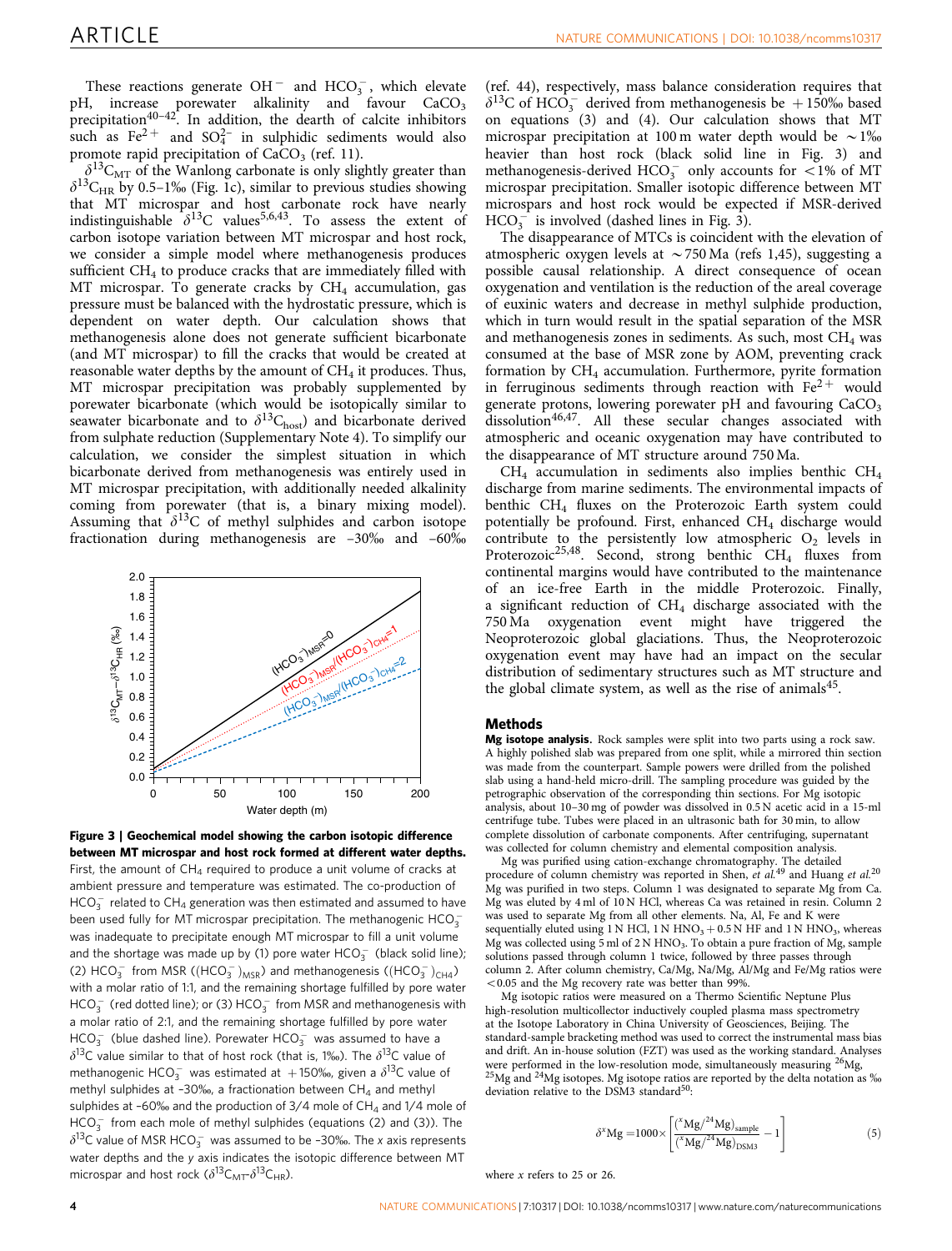<span id="page-4-0"></span>The internal precision was determined on the basis of  $>$ 3 repeated runs of the same sample solution during a single analytical session and is better than  $\pm 0.10\%$ (2 s.d.). The accuracy is determined by the measurements of synthetic solution (GSB-Mg) and USGS basalt standards (BCR-2). Multiple analyses of the synthetic solution (GSB-Mg) yield  $\delta^{26}$ Mg values ranging from –2.07 to –2.04‰, which is consistent with the preferred value of  $-2.05 \pm 0.05\%$  (2 $\sigma$ ).  $\delta^{26}$ Mg of BCR-2 is  $-0.17 \pm 0.06\%$  (2 $\sigma$ ), consistent with the published values<sup>[51–54](#page-5-0)</sup>.

**Sulphur isotope analysis.** Traditional CAS extraction procedure typically requires  $>$  20 g of carbonate powder. Thus, it is impossible to collect enough sample powder from MT microspar without contamination from the host rock using the traditional method, because MT cracks are typically a few millimetres in width. To analyse CAS of MT microspar, we devised a new extraction procedure that only requires  $\sim$  1 g of carbonate powders for each sample. The validity of the new procedure was verified by analysing the same carbonate sample by using both the traditional and new procedures. Powders were carefully drilled from MT microspar only to a shallow depth so as to avoid the potential contamination from host rock. Often, multiple MT cracks in a polished slab were drilled to collect enough powder for CAS extraction. Sample powder was placed in a 50-ml centrifuge tube and were treated with 10% NaCl solution for 24 h to dissolve non-CAS sulphate. After supernatant removal, residues were washed with deionized water for three times. The above cleaning procedures were repeated at least three times, to ensure complete removal of non-CAS sulphate. The cleaned sample powder was dissolved in 40 ml of 3 N HCl. After 1 h of reaction, reaction tubes were centrifuged and the supernatants were collected. About  $1-2$  mg of nano-SiO<sub>2</sub> was added into the centrifuge tube and then 10 ml of saturated  $BaCl<sub>2</sub>$  was added to precipitate sulphate as barite. The use of nano-SiO<sub>2</sub> was to facilitate barite collection. Barite precipitation was allowed to proceed for 48 h. After centrifuging, barite precipitate was washed by DI water for three times, to remove residual HCl, and then dried in an oven.

Sulphur isotopic compositions were measured at Indiana University on a Finnigan Delta V advantage gas source mass spectrometry fitted with a peripheral Costech elemental analyser for on-line sample combustion. Sulphur isotope compositions are reported as ‰ deviation from V-CDT,  $\delta^{34}S = (R_{\rm sample}/R_{\rm V\text{-}CDT}-1)\times 1{,}000,$  where R is the ratio of  $^{34}S/^{32}S$ . Analytical error is  $\pm$  0.1% (1 $\sigma$ ) as determined from repeated analyses of samples and laboratory standards. The analytical results were calibrated using the standard NBS-127  $(20.3\%)$  and three internal standards: a silver sulphide (ERE-Ag<sub>2</sub>S:  $-4.3\%$ ), a chalcopyrite (EMR-CP:  $+0.9\%$ ) and a barite (PQB2:  $+40.5\%$ ).

Inductively coupled plasma optical emission spectrometer analysis. Elemental compositions were determined at Peking University on a Spectro Blue Sop inductively coupled plasma optical emission spectrometer fitted with a Water Cross-flow nebulizer. All analyses were calibrated by a series of gravimetric standards with different concentrations (ranging from 0.1 to 10 p.p.m.) that were run before sample measurements and between every 20 samples. The external reproducibility for the major and minor elements (Na, Mg, Al, K, Ca, Fe, Mn, Sr and S) is  $\pm 2\%$ .

#### References

- 1. Shields, G. A. ''Molar-tooth microspar'': a chemical explanation for its disappearance 750 Ma. Terra Nova 14, 108–113 (2002).
- 2. Pollock, M. D., Kah, L. C. & Bartley, J. K. Morphology of molar-tooth structures in Precambrian carbonates: influence of substrate rheology and implications for genesis. J. Sediment. Res. 76, 310–323 (2006).
- 3. Knoll, A. H. Microbiotas of the late Precambrian Hunnberg Formation, Nordaustlandet, Svalbard. J. Paleontol. 58, 131–162 (1984).
- 4. Furniss, G., Rittel, J. F. & Winston, D. Gas bubble and expansion crack origin of ''molar-tooth'' calcite structures in the middle Proterozoic Belt Supergroup, western Montana. J. Sediment. Res. 68, 104–114 (1998).
- 5. Frank, T. D. & Lyons, T. W. ''Molar-tooth'' structures: a geochemical perspective on a Proterozoic enigma. Geology 26, 683–686 (1998).
- 6. Marshall, D. & Anglin, C. D.  $CO_2$ -clathrate destabilization: a new model of formation for molar tooth structures. Precambrian Res. 129, 325–341 (2004).
- Fairchild, I. J., Einsel, G. & Song, T. Possible seismic origin of molar tooth structures in Neoproterozoic carbonate ramp deposits, north China. Sedimentology 44, 611–636 (1997).
- 8. Pratt, B. R. Molar-tooth structure in Proterozoic carbonate rocks: origin from synsedimentary earthquakes, and implications for the nature and evolution of basins and marine sediment. Geol. Soc. Am. Bull. 110, 1028–1045 (1998).
- 9. James, N. P., Narbonne, G. M. & Sherman, A. G. Molar-tooth carbonates: shallow subtidal facies of the mid- to late Proterozoic. J. Sediment. Res. 68, 716–722 (1998).
- 10. Bartley, J. K. & Kah, L. C. Marine carbon reservoir, C<sub>org</sub>-C<sub>carb</sub> coupling, and the evolution of the Proterozoic carbon cycle. Geology 32, 129–132 (2004).
- 11. Sumner, D. Y. & Grotzinger, J. P. Were kinetics of Archean calcium carbonate precipitation related to oxygen concentration? Geology 24, 119–122 (1996).
- 12. Kuang, H., Liu, Y., Meng, X. & GE, M. Molar-tooth structure and sedimentary characteristics of the Wanlong Formation of Neoproterozoic at Erdaojiang

section of Tonghua County in southern Jilin Province. J. Palaeogeogr. 8, 457–466 (2006).

- 13. Canfield, D. E. & Farquhar, J. Animal evolution, bioturbation, and the sulfate concentration of the oceans. Proc. Natl Acad. Sci. USA 106, 8123–8127 (2009).
- 14. Habicht, K. S. & Canfield, D. E. Sulfur isotope fractionation during bacterial sulfate reduction in organic-rich sediments. Geochim. Cosmochim. Acta 61, 5351–5361 (1997).
- 15. Li, W., Chakraborty, S., Beard, B. L., Romanek, C. S. & Johnson, C. M. Magnesium isotope fractionation during precipitation of inorganic calcite under laboratory conditions. Earth Planet. Sci. Lett. 333–334, 304–316 (2012).
- 16. Saulnier, S., Rollion-Bard, C., Vigier, N. & Chaussidon, M. Mg isotope fractionation during calcite precipitation: an experimental study. Geochim. Cosmochim. Acta 91, 75–91 (2012).
- 17. Ling, M.-X. et al. Homogenous magnesium isotopic composition of seawater. Rapid Commun. Mass Spectrom. 25, 2828–2836 (2011).
- 18. Higgins, J. A. & Schrag, D. P. The Mg isotopic composition of Cenozoic seawater – evidence for a link between Mg-clays, seawater Mg/Ca, and climate. Earth Planet. Sci. Lett. 416, 73–81 (2015).
- 19. Azmy, K. et al. Magnesium-isotope and REE compositions of Lower Ordovician carbonates from eastern Laurentia: implications for the origin of dolomites and limestones. Chem. Geol. 356, 64–75 (2013).
- 20. Huang, K.-J. et al. Magnesium isotopic compositions of the Mesoproterozoic dolostones: implications for Mg isotopic systematics of marine carbonate. Geochim. Cosmochim. Acta 164, 333–351 (2015).
- 21. Higgins, J. A. & Schrag, D. P. Constraining magnesium cycling in marine sediments using magnesium isotopes. Geochim. Cosmochim. Acta 74, 5039–5053 (2010).
- 22. Li, W., Beard, B. L., Li, C., Xu, H. & Johnson, C. M. Experimental calibration of Mg isotope fractionation between dolomite and aqueous solution and its geological implications. Geochim. Cosmochim. Acta 157, 164-181 (2015).
- 23. Hallam, A. Origin of the limestone-shale rhythm in the Blue Lias of England: a composite theory. J. Geol. 72, 157–169 (1964).
- 24. Canfield, D. E. A new model for Proterozoic ocean chemistry. Nature 396, 450–453 (1998).
- 25. Lyons, T. W., Reinhard, C. T. & Planavsky, N. J. The rise of oxygen in Earth's early ocean and atmosphere. Nature 506, 307-315 (2014).
- 26. Planavsky, N. J. et al. Widespread iron-rich conditions in the mid-Proterozoic ocean. Nature 477, 448–451 (2011).
- 27. Reinhard, C. T. et al. Proterozoic ocean redox and biogeochemical stasis. Proc. Natl Acad. Sci. USA 110, 5357–5362 (2013).
- 28. Poulton, S. W., Fralick, P. W. & Canfield, D. E. Spatial variability in oceanic redox structure 1.8 billion years ago. Nat. Geosci. 3, 486–490 (2010).
- 29. Gilleaudeau, G. J. & Kah, L. C. Carbon isotope records in a Mesoproterozoic epicratonic sea: carbon cycling in a low-oxygen world. Precambrian Res. 228, 85–101 (2013).
- 30. Gilleaudeau, G. J. & Kah, L. C. Heterogeneous redox conditions and a shallow chemocline in the Mesoproterozoic ocean: evidence from carbon–sulfur–iron relationships. Precambrian Res. 257, 94–108 (2015).
- 31. Yoch, D. C. Dimethylsulfoniopropionate: its sources, role in the marine food web, and biological degradation to dimethylsulfide. Appl. Environ. Microbiol. 68, 5804–5815 (2002).
- 32. Lomans, B. P. et al. Formation of dimethyl sulfide and methanethiol in anoxic freshwater sediments. Appl. Environ. Microbiol. 63, 4741–4747 (1997).
- 33. Kiene, R. P., Oremland, R. S., Catena, A., Miller, L. G. & Capone, D. G. Metabolism of reduced methylated sulfur compounds in anaerobic sediments and by a pure culture of an estuarine methanogen. Appl. Environ. Microbiol. 52, 1037–1045 (1986).
- 34. Oremland, R. S., Whiticar, M. J., Strohmaier, F. E. & Kiene, R. P. Bacterial ethane formation from reduced, ethylated sulfur compounds in anoxic sediments. Geochim. Cosmochim. Acta 52, 1895–1904 (1988).
- 35. Oremland, R. S. & Taylor, B. F. Sulfate reduction and methanogenesis in marine sediments. Geochim. Cosmochim. Acta 42, 209–214 (1978).
- 36. Mitterer, R. M. Methanogenesis and sulfate reduction in marine sediments: a new model. Earth Planet. Sci. Lett. 295, 358–366 (2010).
- 37. Meulepas, R. J. W., Jagersma, C. G., Khadem, A. F., Stams, A. J. M. & Lens, P. N. L. Effect of methanogenic substrates on anaerobic oxidation of methane and sulfate reduction by an anaerobic methanotrophic enrichment. Appl. Microb. Cell Physiol. 87, 1499–1506 (2010).
- 38. Reeburgh, W. S. Oceanic methane biogeochemistry. Chem. Rev. 107, 486–513  $(2007)$
- 39. Knittel, K. & Boetius, A. Anaerobic oxidation of methane: progress with an unknown process. Annu. Rev. Microbiol. 63, 311–334 (2009).
- 40. Gallagher, K. L., Dupraz, C. & Visscher, P. T. Two opposing effects of sulfate reduction on carbonate precipitation in normal marine, hypersaline, and alkaline environments: COMMENT. Geology 42, e313–e314 (2014).
- 41. Meister, P. Two opposing effects of sulfate reduction on carbonate precipitation in normal marine, hypersaline, and alkaline environments. Geology 41, 499–502 (2013).